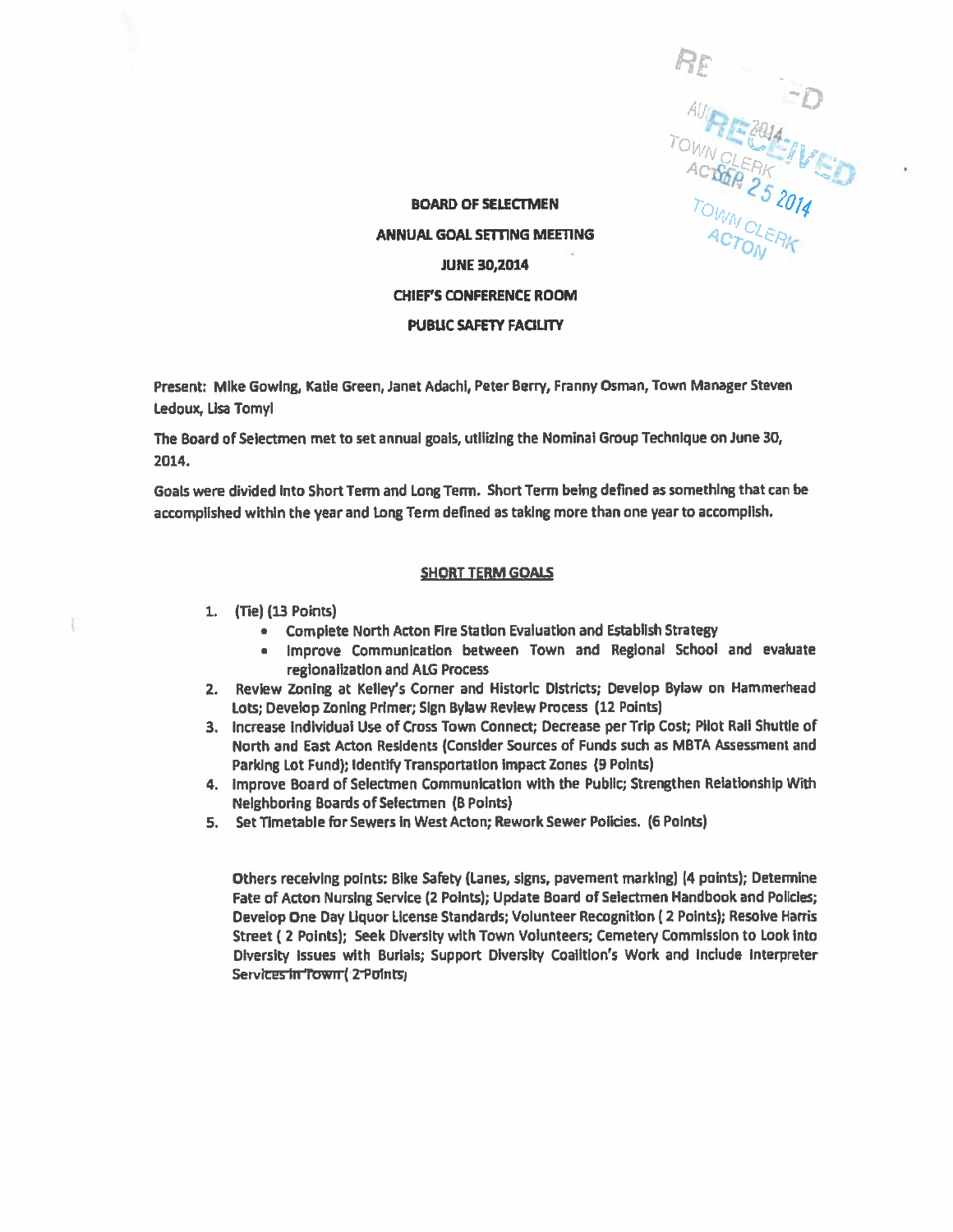#### LONG TERM GOALS

- 1. Develop Plan for New Senior Center; Consider Joint Center with Maynard; Consider Community Center Features, Develop Long Term Plan for current Building (16 Points)
- 2. Develop Long Range Capital Plan with information on Existing Bonds (14 Points)
- 3. (Tie) (6 Polnts)
	- Start ALS Service
	- Develop Fixed Route Bus Service

4. Complete Streets Program and Paths Connecting Neighborhoods (S Points) 5. (TIe) (4 Points)

- Bring Sewers to West Acton;
- Continue Funding OPEB;
- increase Recycling in Town with Pay As You Throw
- Develop Plan for NARA Comfort Station Near Miracle Field

Others receiving paints: Start Process of Reviewing Zoning Bylaw (3 Points); Update Street Lights to LED (3 Points); Resolve Minuteman Regional Issues (2 Points); Senior Tax Relief (Sudbury Plan) (2 Points); Food for Sale at Acton Memorial Library and Town Hall Campus (1 PoInt); NI Electronic and Interactive Town Meeting warrant (1 Point)

## ITEMS NOT RECEIVING POINTS

## SHORT TERM

Selectman Liaison for Goals; Add Staff to Pianning Department/ Land Use; Fall Town Meeting; Increase Capacity for Community Services Coordinator; Asa Parlin House; Bring Storm Water Bylaw to Town meeting; Redirect Cemetery Warrant Articles to Provide Building to House Equipment; Analyze Mix of Business and Determine What Businesses to Encourage to Come to Acton (EDC); Support ACHC Housing Production Plan; Update DRB Charge; Compete North Wing Project.

#### LONG TERM

Study Moving SIte Plans to Planning Board; Town Web Site Update and More User Friendly; Dog Park; Promote Outdoor Dance, Music and Tai Chi in Ali Parts of Town; Resolve Recreation Department Location; Water Bottle Sale Bylaw; (Tap water must be avaiiable to patrons); ADA Compliance for Chapel and Cemetery Building: Educate Town and Planning on Cohousing Model for Developments; Theater III Accessibility.

**Steven Ledoux** Minute Taker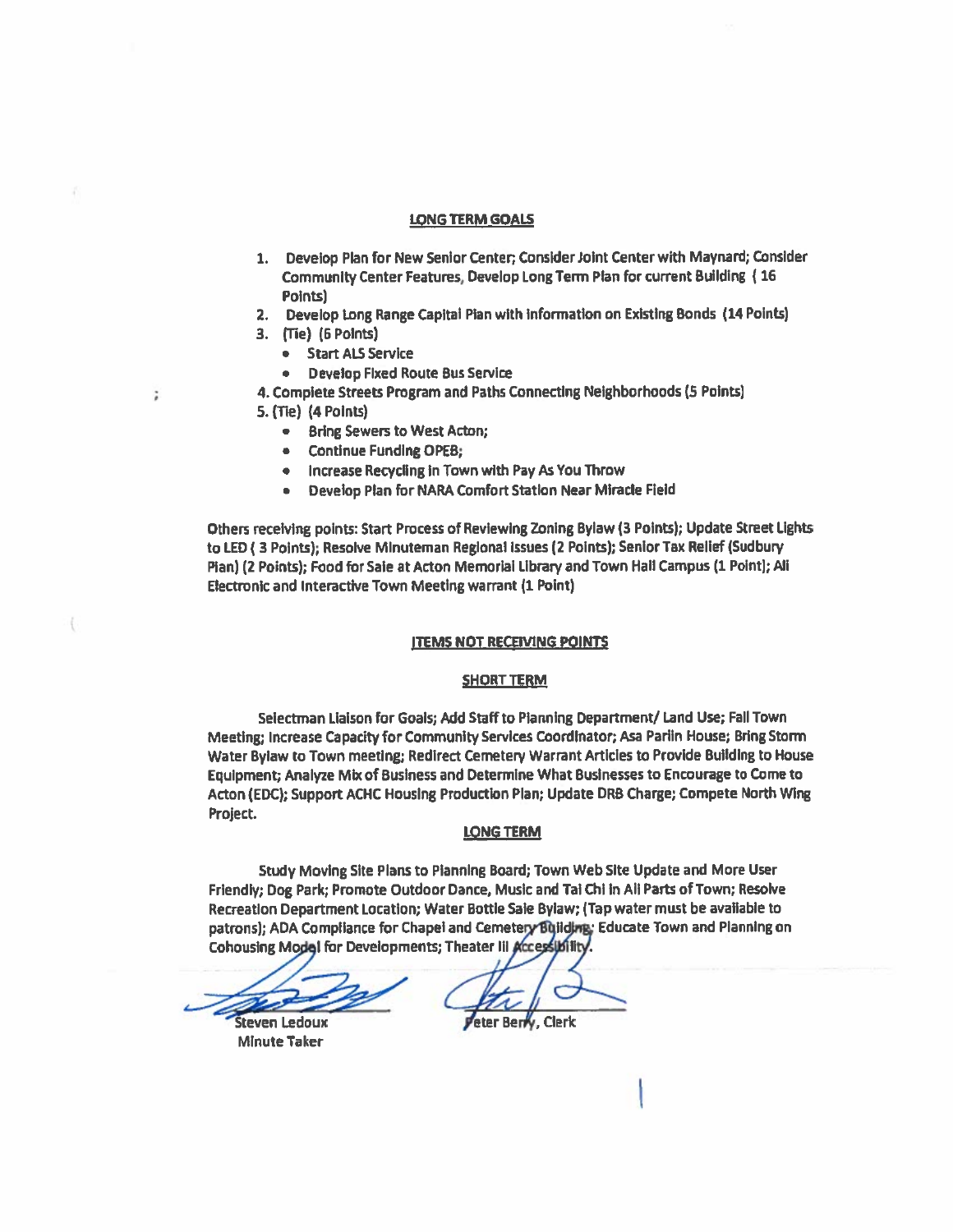TOWN OF ACTON BOARD OF SELECTMEN June 30, 2014

Public Safety Building

371 Main Street

Police Chief's Conference Room

Annual Goal Setting Meeting

6:30 — Board of Selectmen will discuss their Goals for the upcoming year

010